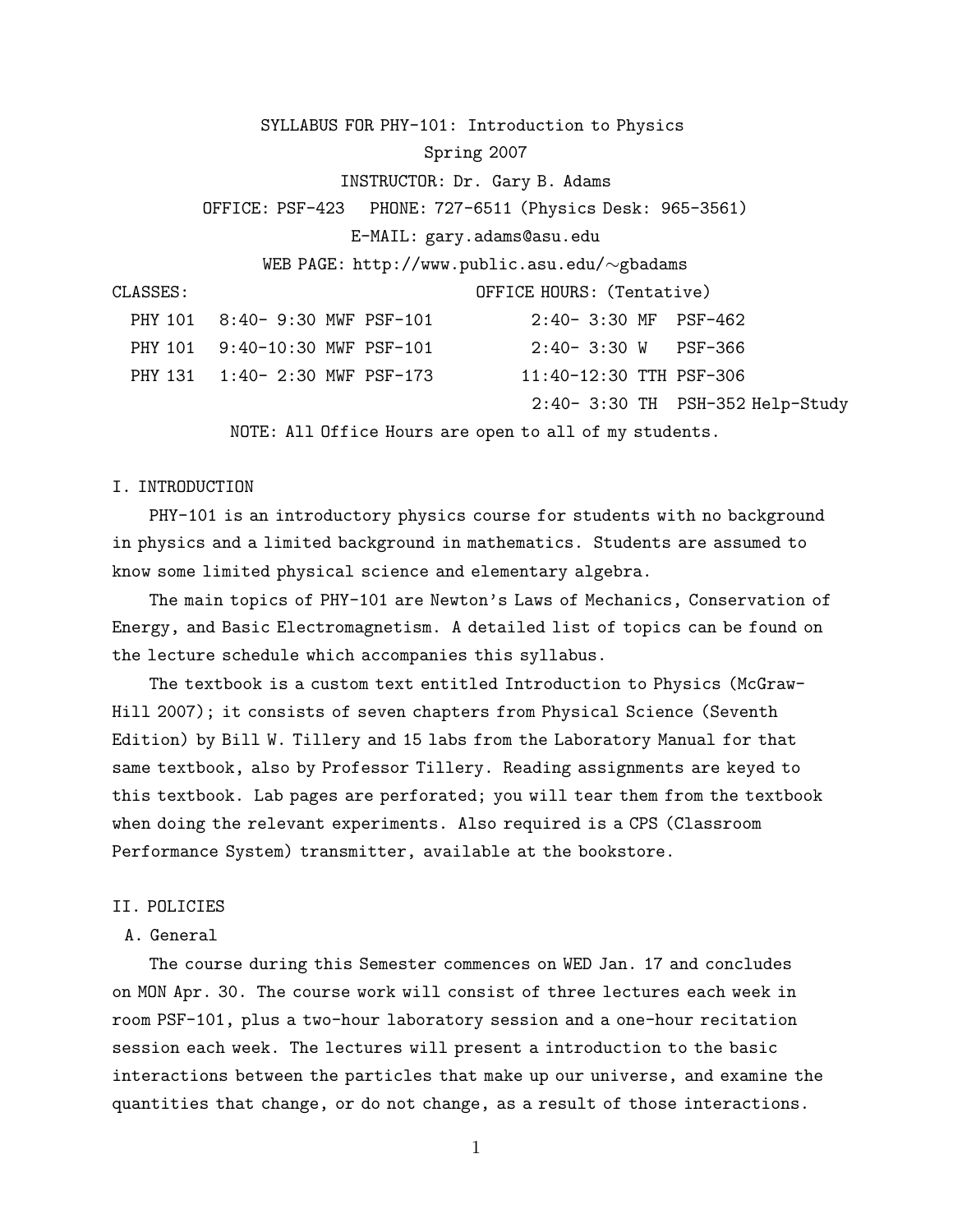The principal methods of scientific investigation will be examined in the laboratory. The recitation provides an opportunity to learn and practice problem-solving skills in a smaller group setting. The lab, lecture, and recitation combine to make a four-hour course; you must attend and successfully complete each part of the course. A complete schedule of lectures (with tests and reading assignments), recitation quizzes, and labs is distributed with this syllabus. All homework assignments will be done online, but some of these will also be turned in at recitation; homework assignments are available only at your ARIS web site class (find this by going to our course web page).

Lectures are on MWF from 8:40 until 9:30 or from 9:40 until 10:30 in PSF-101. Students are responsible for any information imparted to the class during lectures. Minimal preparation for lecture is to do the reading assignment for that day. To more fully prepare for lecture, also take an advance look at the homework problems which will be assigned for that lecture. A number of Multiple Choice questions will be asked during each lecture. These may cover the reading assignment, or may check your comprehension of some topic that I have just covered in lecture. You are expected to record your response to these questions using your CPS (Classroom Performance System) transmitter. You must register your CPS transmitter in order for your responses to be graded. A guide to CPS, including instructions for registering your transmitter, can be found at the course web site. YOU MUST USE ONLY THE TRANSMITTER THAT YOU REGISTER AND NO OTHER. Use of another student's transmitter is a case of academic dishonesty, just exactly like cheating on a test. Any and all students involved in any such incidents will automatically receive an E for the course, and may be referred to the Dean for further sanctions.

Detailed lists of policies pertaining to tests and to CPS can be found at the course web site. Please check those official policies before sending a policy question to your instructor or TA.

Recitation sections occur weekly as scheduled, beginning MON Jan. 22. The last recitation meeting will be on FRI Apr. 27. The purpose of the recitation section is to give the student an opportunity in a small class environment to learn essential concepts and problem-solving strategies. Some recitation periods will open with a short quiz (please see the enclosed schedule). In addition, all written homework must be turned in at recitation.

2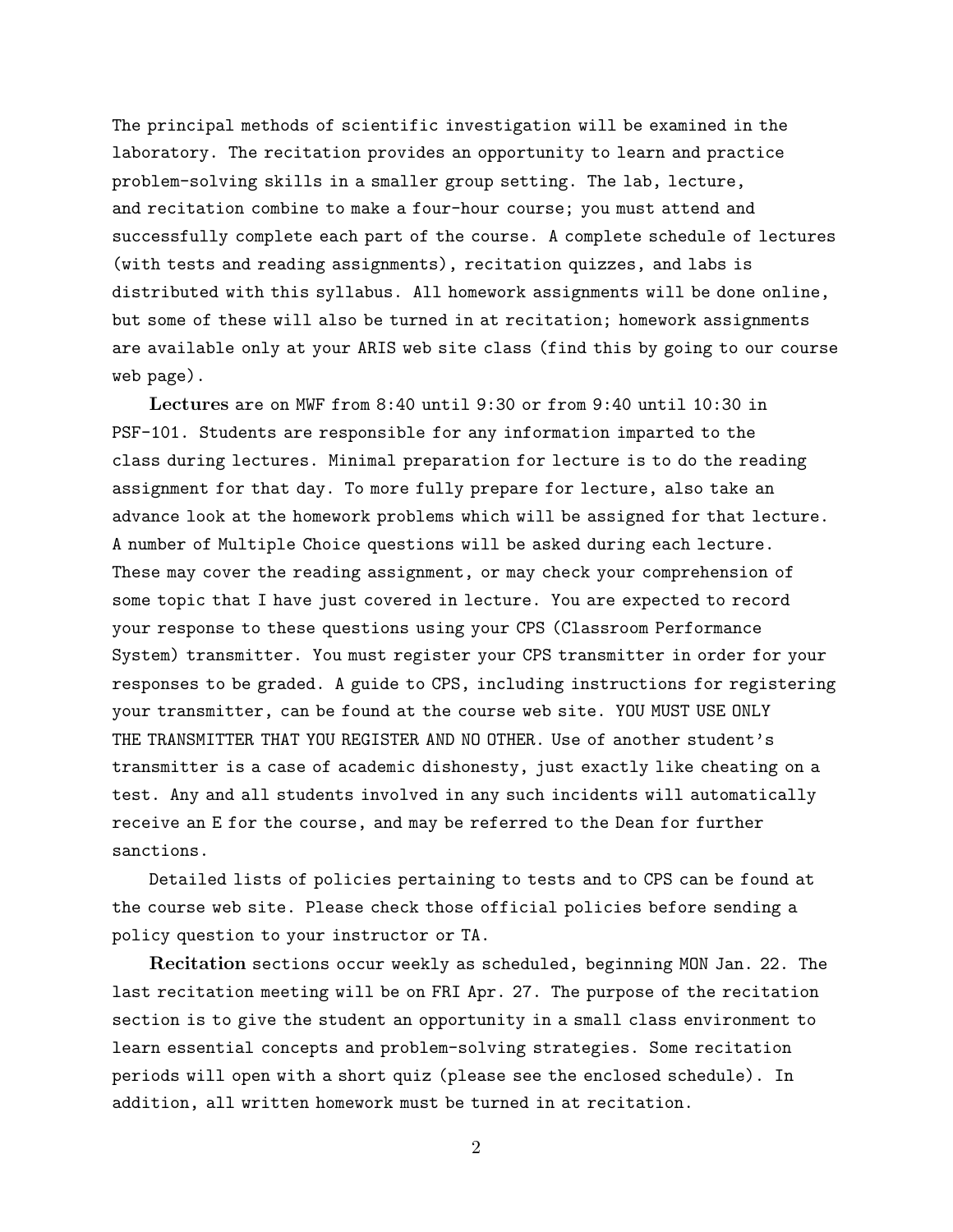Detailed lists of policies pertaining to quizzes and to homework can be found at the course web site. Please check those official policies before sending a policy question to your instructor or TA.

Laboratory Sessions occur weekly as scheduled beginning MON Jan. 29. The lab final is scheduled for the week of Apr. 23-37. The purpose of the lab session is to introduce the student to basic principles of scientific investigation. A detailed list of policies pertaining to labs can be found at the course web site. Please check those official policies before sending a policy question to your instructor or TA.

Help-Study Sessions are for the students' benefit, but participation is optional. Beginning MON Jan. 22, the Help-Study Hall (PSH-352) will be staffed by volunteer faculty and Teaching Assistants several hours each day between 8:40 and 3:30. Teaching Assistants associated with this course, and your instructor, will keep some of their office hours in the Help-Study Hall.

An email account is available for every student enrolled at ASU. Instructions for obtaining an email account can be obtained at the ASU Computer Commons. Important class information will be disseminated through ASU email. The student will be responsible for receiving it. If you currently have a working ASU email account, then you need do nothing. If you have not recently used your ASU email account, then you should double-check to make sure that your quota has not been exceeded and that your email is properly being redirected to your favorite email address.

B. Final Grades.

The final course grades will be determined with the following weights:

CPS: 10% Online Homework: 10% Written Homework: 5% Quizzes: 10% Tests: 30% Labs: 20% Final Examination: 15%

The plus-minus grade system will be used. The scale for final letter grades will ultimately be determined by the overall class performance; however, any student with an overall class average of 90% can expect to receive no less than  $A^-$ . You should save all graded materials in the case of an appeal or a

3